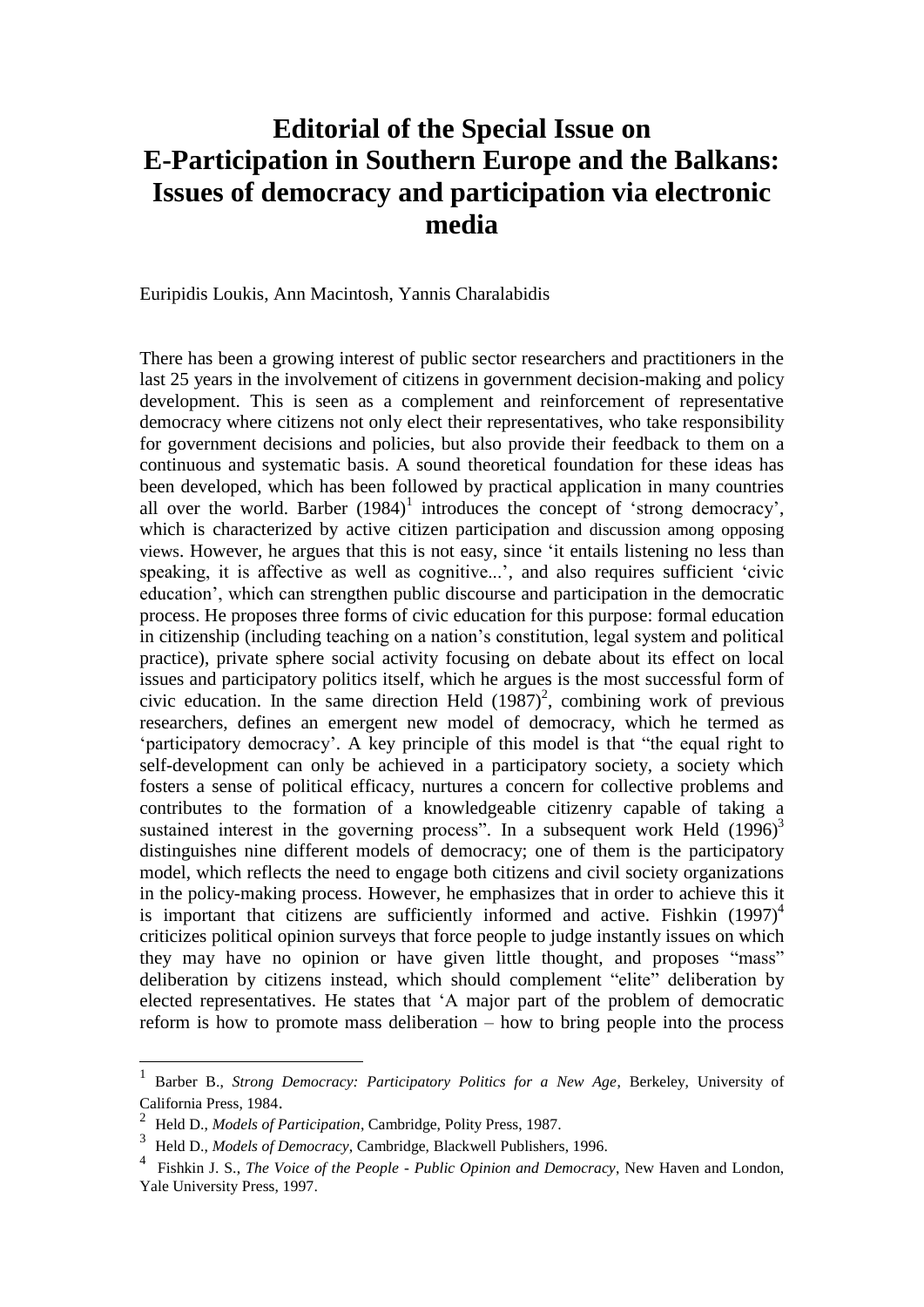under conditions where they can be engaged to think seriously and fully about public issues'.

Another research stream focuses on understanding the nature of public policy problems and the methodology of finding solutions for them, and concludes that they gradually become less well-defined and more complex, and for this reason extensive public participation is required for defining and solving them. Rittel and Weber  $(1973)^{5}$  argue that previously public policy problems, though they were not trivial, had clear and widely accepted definition and objectives, and could be solved mainly by experts using ‗first generation' methods; these methods are based on mathematical optimization algorithms and focus on achieving some predefined objectives with the lowest possible resources. However, this situation has changed dramatically and public policy problems tend to become 'wicked': they do not have a clear and widely agreed definition and objectives, and are characterized by high complexity and many stakeholders with different and heterogeneous problem views, values and concerns. This new generation of problems cannot be solved with the above 'technocratic' first generation methods, and require a different 'second generation' approach, which should combine public participation and technocratic analysis. In particular, the first and fundamental step for addressing them is consultation and argumentation among problem stakeholders, which includes discourse, reasoning, arguments and negotiation taking place, aiming to synthesize different views and formulate a shared definition of the problem, the objectives to be achieved and the existing alternative solutions. Having this as a base it is possible then in a second step to proceed to a technocratic analysis performed by experts using mathematical optimization algorithms for solving the problem that has been defined in the first step. Subsequent research on such problems has revealed that the above participative/argumentative approach to addressing them can be greatly supported by ‗Issue Based Information Systems'  $(BIS)^6$ , which support structured deliberation among the stakeholders of the problem.

Based on the above theoretical foundations the concept of public participation has been gradually formulated. The  $OECD<sup>7</sup>$  defines public participation as a combination of three main activities: provision of information by the government to the citizens concerning future public policies under development, consultation on them with the citizens and also support of citizens' active participation and initiatives (such as suggestion of new policy options or discussion topics in addition to the ones proposed by government). Rowe and Frewer  $(2004)^8$  define public participation as 'the practice of consulting and involving members of the public in the agenda-setting, decisionmaking and policy forming activities of organizations or institutions responsible for policy development'. They view it as a move away from an ‗elitist model', in which

<sup>&</sup>lt;sup>5</sup> Rittel H. W. J., Weber M. M., "Dilemmas in a General Theory of Planning", *Policy Sciences*, 4, pp. 155-169, 1973.

<sup>&</sup>lt;sup>6</sup> Kunz W., Rittel H., "Issues as Elements of Information Systems", *Working Paper* No. 131, University of California, Berkley, 1979.

Conklin J., Begeman M., "gIBIS: A tool for all reasons", *Journal of the American Society for Information Science*, 40(3), pp. 200 – 213, 1989.

Conklin J., "Dialog Mapping: Reflections on an Industrial Strength Case Study", in P. Kirschner, S. Buckingham Shum and C. Carr (Eds.) Visualizing Argumentation: Software Tools for Collaborative and Educational Sense-Making, *Springer Verlag*, London, 2003.

 $\frac{7}{7}$  Organization for Economic Co-operation & Development – OECD, "Engaging Citizens in Policymaking: Information, Consultation and Public Participation', *PUMA Policy Brief*, Paris, 2001.

<sup>&</sup>lt;sup>8</sup> Rowe G., Frewer L. J., "Evaluating Public-Participation Exercises: A Research Agenda", *Science*, *Technology & Human Values*, 29(4), pp. 512-557, 2004.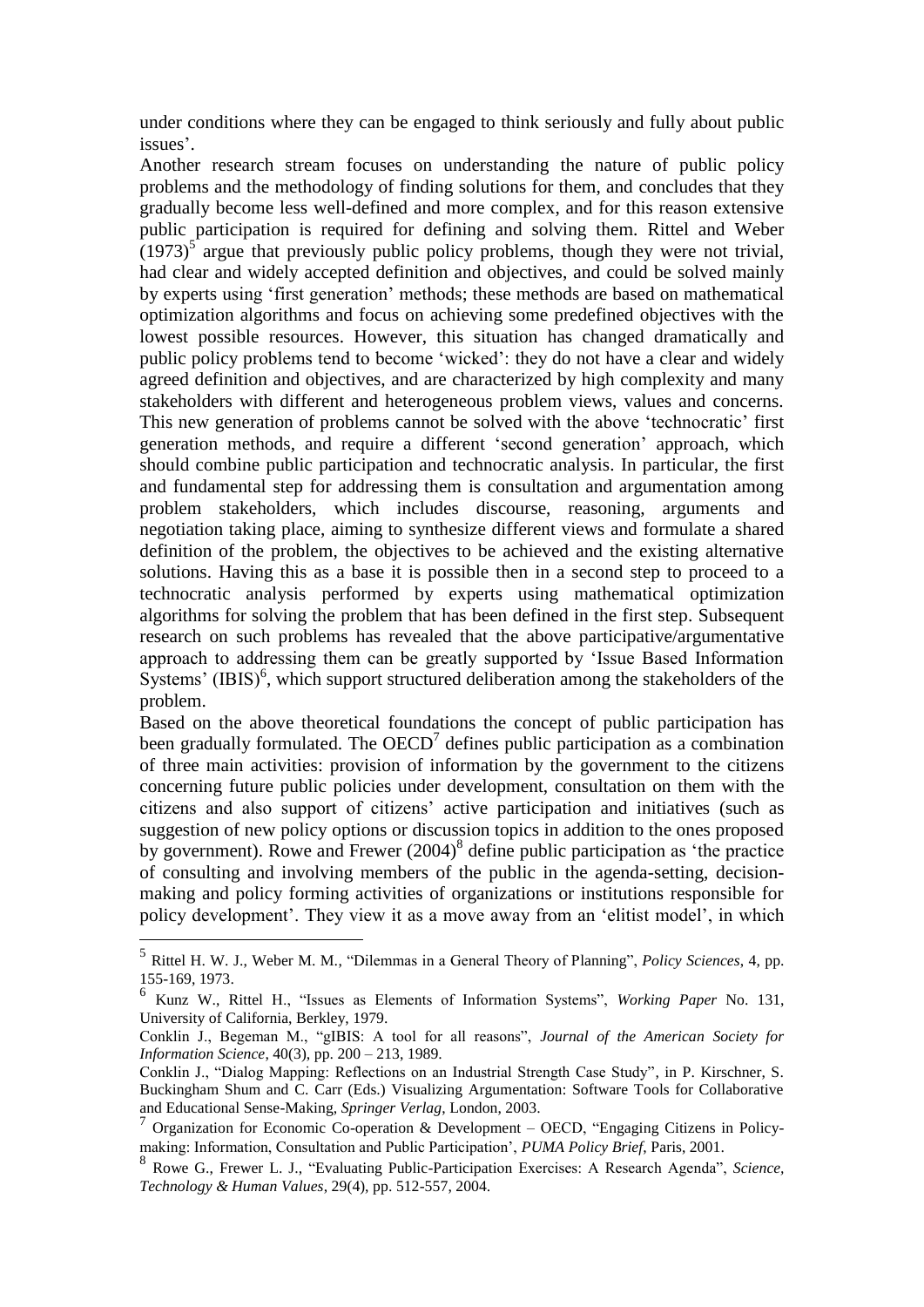public sector managers and experts are the basic source of public policies, to a new model, in which citizens have a more active role and voice in that. However, it is made clear that the objective of such a participatory democracy is not to replace representative democracy and establish a new order, but to improve and strengthen it, and contribute to overcoming the existing "democratic deficits" and the growing abstention and disengagement of citizens from politics.

Governments of many countries have made considerable efforts in order to apply the above ideas<sup>9</sup>, promote public participation and strengthen their relations with the citizens. In particular governments initiate and support the above mentioned three types of interactions with their citizens in various stages of the public policy-making cycle (starting from the agenda setting stage up to the monitoring and evaluation stage):

- I. Information Provision: a 'one-way relation', in which government produces and delivers information to be used by citizens (it includes both 'active' information initiated by government and 'passive' as a response to citizens' demand).
- II. Consultation: an asymmetric ‗two-way relation', in which citizens provide views and feedback to government on issues and questions that government has previously defined.
- III. Active participation: a more symmetric ‗two-way relation' between government and citizens, in which citizens have a wider role in proposing new policy options and discussion topic, in addition to the ones proposed by government, and in shaping the policy dialogue in general, though the government still has the responsibility for the final decisions.

The main objectives that governments have in initiating and supporting these three types of interactions are:

- improving the quality of public policies, by taking advantage of valuable policy-relevant sources of information, knowledge and also perspectives and viewpoints that exist in the society,
- responding to the expectations of citizens that their voices should be heard and their views should be seriously considered in public decision and policy making by all levels of government,
- responding to calls for greater government transparency and accountability,

<u>.</u>

Development Management, New York, 2008.

<sup>9</sup> Organization for Economic Co-operation & Development – OECD, "Citizens as Partners – Information, Consultation and Public Participation in Policy-Making", *OECD Publication Service*, Paris, 2001.

Organization for Economic Co-operation & Development – OECD, "Engaging Citizens in Policymaking: Information, Consultation and Public Participation‖, *PUMA Policy Brief*, Paris, 2001.

Organization for Economic Co-operation & Development – OECD, "Evaluating Public Participation in Policy Making", *OECD Publication Service*, Paris, 2004.

Curtis, G. G., "Issues and Challenges - Global E-Government/E-Participation Models, Measurement and Methodology - A Framework for Moving Forward", *Workshop on E-Participation and E-Government: Understanding the Present and Creating the Future*, Budapest, Hungary, 2006.

Commission of the European Communities, "i2010 eGovernment Action Plan: Accelerating eGovernment in Europe for the Benefit of All", COM (2006) 173, *Communication from the Commission to the Council,* the European Parliament, the European Economic and Social Committee and the Committee of the Regions, Brussels, 25.04.2006.

Timmers, P., "Agenda for eDemocracy – an EU perspective", *European Commission*, Brussels, 2007. United Nations, "United Nations e-Government Survey 2008 - From e-Government to Connected Governance", *Department of Economic and Social Affairs* - Division for Public Administration and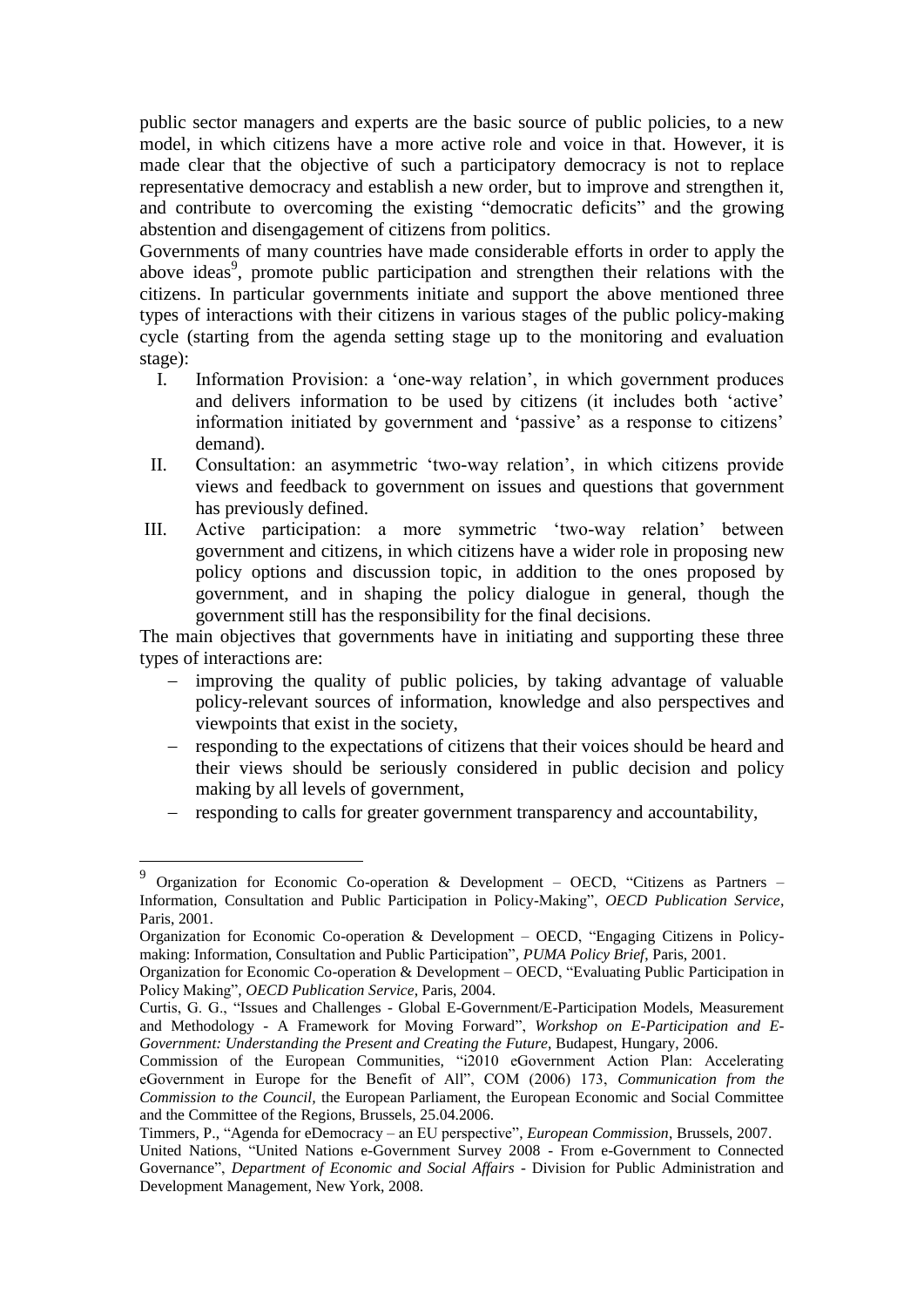strengthening public trust in government and reversing the declining confidence in politics and key public institutions.

For achieving these objectives governments use several 'off-line' methods designed to inform, consult and involve those affected by particular decisions and public policies<sup>10</sup>; the most widely used of them are public hearings/inquiries, public opinion surveys, citizens' juries/panels, focus groups, citizen/public advisory committees, consensus conferences, negotiated rule making and referenda.

The rapid development and the growing penetration of ICT, and especially the Internet, provide tremendous opportunities for a wide and cost effective application of the above ideas. ICT can drive significant transformations in the quantity and quality of communication and interaction of government agencies with citizens. This enables government agencies to gain a better and deeper understanding of the problems, needs, concerns and values of groups of citizens and in general the societies they are serving, and therefore make in a timely fashion the required decisions, public policies, programs and legislations. These capabilities resulted in the emergence and gradual development of electronic participation (or e-participation). Saebo et al  $(2008)^{11}$ define it as the extension and transformation of participation in societal democratic and consultative processes through the exploitation of ICT. The  $OECD<sup>12</sup>$  provide a more detailed definition of e-participation as the use of ICTs for supporting the provision of information to the citizens concerning government activities and public policies, the consultation on them with the citizens and also their active participation in all the stages of the policy-making life cycle: agenda setting, policy analysis, policy formulation, policy implementation and policy monitoring/evaluation. Macintosh and Whyte  $(2006)^{13}$  suggest that e-participation concerns the use of ICT for supporting not only the "top-down" engagement of citizens, e.g. via initiatives promoted by the government, but also "ground-up" efforts as well, in which citizens, organizations of civil society and other democratically established groups to convey their needs and opinions to elected representatives and government.

The ICT offer unprecedented huge capabilities for increasing citizens' access to government information, promoting transparency, accountability and fighting corruption. They enable governments to make available through the Internet large amounts of information concerning their activities, decisions, spending and financial situation in general, and policy whitepapers; furthermore, they provide citizens with powerful tools for searching, selecting, and integrating the large amounts of governments' information, in order to satisfy their particular information needs and interests. However, this poses several challenges. Highly important is not only the quantity of government information provided online to citizens, but also its quality as well, in terms of its accessibility, relevance and utility to citizens wishing to be informed and participate in policy-making. The design of electronic provision of government information should start from the perspective of the end-users of it, and

<sup>&</sup>lt;sup>10</sup> Rowe G., Frewer L. J., "Public Participation Methods: A Framework for Evaluation", *Science*, *Technology & Human Values*, 25(1), pp. 3-29, 2000.

 $11$  Saebo O., Rose J., Flak L. S., "The shape of eParticipation: Characterizing an emerging research area", *Government Information Quarterly*, 25, pp. 400-428, 2008.

<sup>&</sup>lt;sup>12</sup> Organization for Economic Co-operation & Development – OECD, "Engaging Citizens Online for Better Policy-making", *OECD Observer Policy Brief*, Paris, 2003.

Organization for Economic Co-operation & Development – OECD,  $(2004a)$ , "Promise and Problems of e-Democracy: Challenges of Online Citizen Engagement", *OECD Publication Service*, Paris, 2004.

<sup>&</sup>lt;sup>13</sup> Macintosh A., Whyte A. (2008), "Towards an Evaluation Framework for eParticipation", *Transforming Government: People, Process & Policy*, 2(1), 16-30.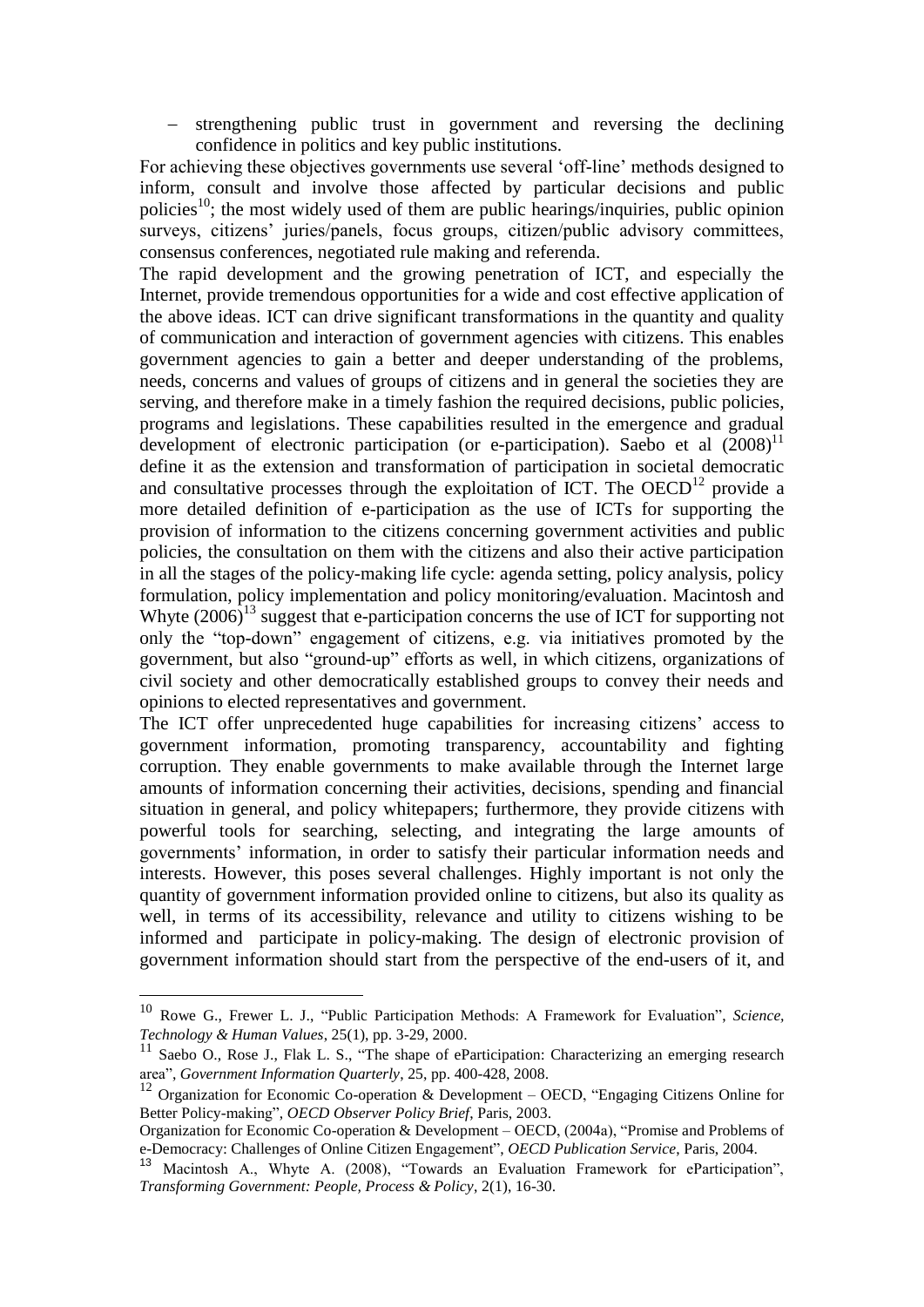should be based on an assessment of their needs and their capacity to find, understand and use this information. Enhancing the accessibility of online information can be achieved by various means, such as organization of online information in terms of specific life events or policy issues and provision of search engines, online glossaries (explaining basic legal and technocratic terms used in government documents), multilingual translations of government documents and software tools making them more intelligible (such as visualizations of the main points of major documents in a simple schematic manner<sup>14</sup>, which can be understood by a much wider mass of citizens than the initial documents). If the above challenges are not effectively addressed, then the benefits of online government information provision will be much lower than its real potential, and mainly limited to some highly educated and knowledgeable groups of society.

Furthermore, the huge interactivity capabilities offered by modern ICTs has the potential to expand the scope, breadth and depth of government consultations with citizens and other stakeholders on key government policies and decisions. Many ICT tools have been developed and are available to governments for collecting citizens' views and suggestions on important issues, such as government consultation spaces, e-mail lists, online discussion forums, online mediation systems for supporting deliberation and also various means of ICT support of ‗traditional' consultations. Additionally, there are advanced ICT tools for increasing the quality of the government-citizens interaction by enabling more structured and focused econsultations<sup>15</sup>. However, there are many challenges that should be addressed in order to exploit this huge potential. The e-consultations usually produce large amounts of citizens postings, which include useful input, views and knowledge, so they have to be analysed, exploited and integrated in the policy-making process; also feedback has to be provided to citizens on how their comments and suggestions have been used for reaching decisions or policy proposals. Therefore it is necessary to develop appropriate processes and ICT tools for these purposes. Another issue is 'selfselection' of the participants in these e-consultations, among those who already have access to ICTs, raising the risk of over-representation of a small cross-section of the population and the resulting increase of the already existing 'digital divide'<sup>16</sup>. This term is increasingly used in the last decade to denote that despite the increasing

<sup>&</sup>lt;sup>14</sup> Renton A., Macintosh A., "Computer Supported Argument Maps as a Policy Memory", *Information Society Journal*, Vol. 23(2), pp. 125-133, 2007.

Loukis E., Xenakis A., Tserpeli N., "Using Argument Visualization to Enhance e-Participation in the Legislation Formation Process‖, *IFIP First International Conference on e-Participation - ePart 2009*, Linz, Austria, Sept. 2009.

Macintosh A., Gordon T. F., Renton, A., "Providing Argument Support for eParticipation", *Journal of Information, Technology & Politics (JITP)*, 6(1), pp. 43-59, 2009.

<sup>15</sup> Gordon T. F., Karacapilidis, N., "The Zeno Argumentation Framework", *Paper presented at the Sixth International Conference on Artificial Intelligence and Law (ICAIL '97)*, 1997.

Karacapilidis N., Loukis E., Dimopoulos S., "Computer-supported G2G collaboration for public policy and decision making", *Journal of Enterprise Information Management*, 18(5), pp. 602-624, 2005.

Xenakis A., Loukis E., "An Investigation of the Use of Structured e-Forum for Enhancing e-Participation in Parliaments", *International Journal of Electronic Governance*, 3(2), pp. 134 – 147, 2010.

 $\frac{16}{16}$  Organization for Economic Co-operation & Development – OECD, "Learning to Bridge the Digital Divide", *OECD Publication Service*, Paris, 2000.

Norris P. "Digital divide: civic engagement, information poverty, and the Internet worldwide". *Cambridge University Press*, New York, 2001.

Mossberger K., Tolbert C. J., Stansbury M. "Virtual Inequality: Beyond the Digital Divide". *Georgetown University Press*, Washington, DC., 2003.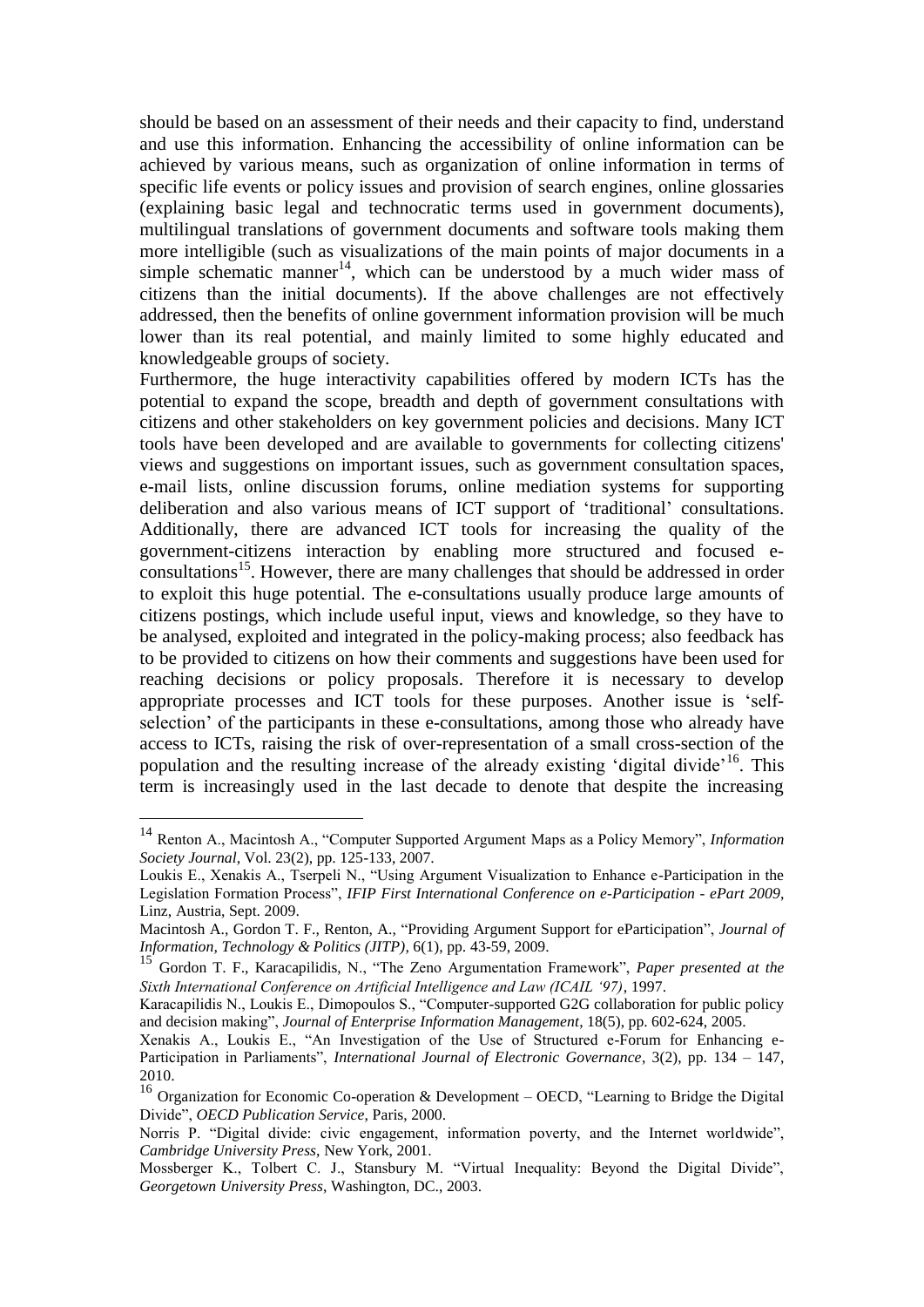penetration of ICT, and especially the Internet, in large parts of the populations of many countries (mainly of high or medium economic development), there are still considerable groups (e.g. citizens of low income, low education or old age) without access to ICT and/or without sufficient skills for using them; this is increasing their exclusion from the highly ICT-dependent modern economy and society, so it might increase the already existing social inequalities. However, such risks can be reduced by serious government efforts to enable wider access to ICT by citizens who cannot afford it (e.g. community centres, public kiosks, etc.), and also adequate promoting and supporting e-consultations, so that there is wide participation in them of citizens from various social groups. Another question is what will be the impact of eparticipation on the role of the traditional mediators of citizens' voice (e.g. elected representatives, civil society organisations, etc.)? Are we going to have similar phenomena with the ones observed in the e-business world<sup>17</sup> (removal or reduction of power and role of many existing commercial intermediaries between producers and consumers, and at the same time emergence of new ICT-based intermediaries)?

Finally, ICT can also support and facilitate a more active participation of citizens, through online tools and discussion formats which enable them to set the agenda for discussion (e.g. raise new issues that have to be discussed, in addition to the ones raised by the government), submit their own proposals and policy options and in general shape the final outcomes. This dimension of e-participation is the least explored, with only some types of ICT tools having been investigated for this purpose, such as e-petition spaces<sup>18</sup> (in which citizens can enter petitions to the government or parliament, and solicit support and signatures), electronic discussion groups supporting the development of new policy options and the deliberation on them and online referenda. The main barriers to the wider use of these more active and innovative forms of e-participation are not technical, but mainly cultural, associated with government's resistance to these new forms of partnership with citizens and civil society in policy-making.

The high potential of ICT in supporting, facilitating and enhancing the above three dimensions of public participation has lead, on the one hand, to a first application of these ideas in many countries (mainly electronic information provision, much less electronic consultation, and to a limited extent ICT support for active participation)<sup>19</sup>. On the other hand it has lead to the emergence of a lively e-participation research

<u>.</u>

<sup>17</sup> Jelassi T., Enders A., *Strategies for E-Business: Concepts and Cases*, FT Prentice Hall, London, 2008.

Chaffey D., *E-Business and E-Commerce Management: Strategy, Implementation and Practice*, FT Prentice Hall, London, 2009.

<sup>18</sup> Santucci D., "Studying e-petitions: State of the art and challenges", *ESF-LIU Conference on Electronic Democracy*, Vadstena, Sweden, 2007

Cruickshank P., Edelmann N., Smith C., "Signing an e-Petition as a Transition from Lurking to Particiption‖, in Tambouris E., Macintosh A., Glassey O. (Eds.) *Second IFIP International Conference on Electronic Participation – ePart 2010*, Lausanne, Switzerland, 2010.

<sup>&</sup>lt;sup>19</sup> Hoff J., Lofgren K., Torpe L., "The state we are in: E-democracy in Denmark", *Information Polity*, 8, pp. 49–66, 2003.

Norris D. F., "E-Democracy and E-Participation Among Local Governments in the U.S.", *Symposium on E-Participation and Local Democracy*, 2006.

Medaglia R., "Measuring the diffusion of eParticipation: A survey on Italian Local government", *Information Polity*, 12, pp. 265-280, 2007.

United Nations, *United Nations e-Government Survey 2008 - From e-Government to Connected Governance*, Department of Economic and Social Affairs - Division for Public Administration and Development Management, New York, 2008.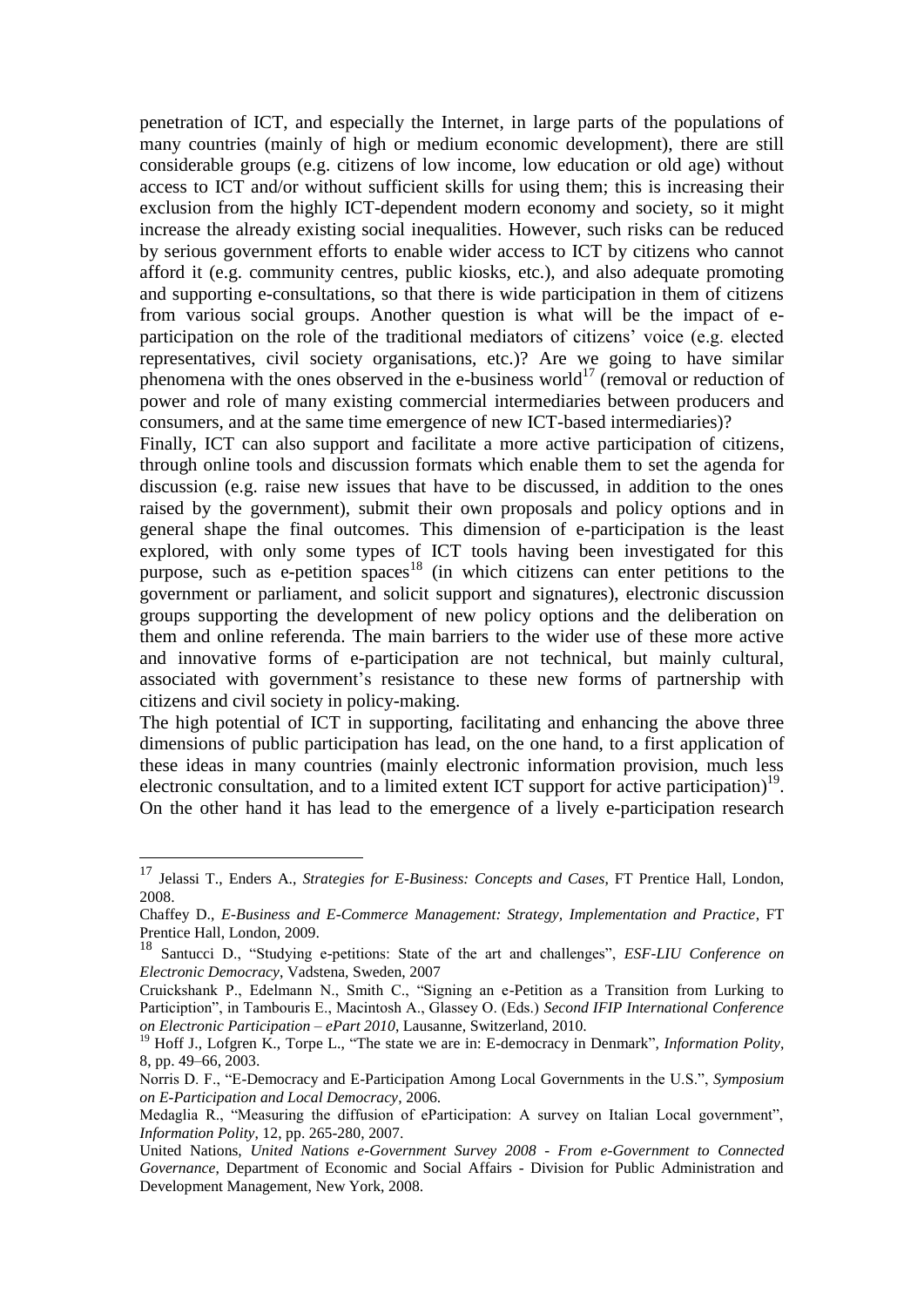$area<sup>20</sup>$ , which investigates the use of various types of ICT for public participation purposes, the extent of exploitation of the above potential of ICT, the benefits and in general the value they generate, and the impact on political processes and on society in general, the effects of various contextual factors, the critical success factors and also the above mentioned challenges that e-participation poses. Furthermore, recently it has started dealing with the exploitation of the emerging web 2.0 social media, which have already attracted large numbers of users, for extending public participation<sup>21</sup>. The e-participation research area is by nature interdisciplinary, combining elements from the technological, political, social and administrative sciences.

This Special Issue aims to contribute to the investigation of the above research questions in a very special national context, the one of the Southern European and Balkan countries. The Balkan countries are characterised as 'semi-periphery' or 'late  $d$ evelopment' ones<sup>22</sup>, as on the one hand they are part of the economically developed world, but on the other they did not directly participate in the big transformations that took place in the Western Europe and lead to the development of the industrial capitalism and the concomitant political institutions and culture. These big economic and political transformations were 'imported' later in Balkans from the 'early development' countries of the Western Europe, and were greatly shaped by and combined with local institutions and practices. Later these countries lived for a long time under communist regimes, and their return to market economy and representative democracy was followed by an outbreak of conflicts among ethnic groups, or even violence in the case of former Yugoslavia which lead to its disintegration. All these resulted in underdeveloped democratic institutions and culture in the Balkan countries. However, the state in Balkan countries, despite its democratic deficits, had traditionally a dominant role in the economic activity and development. The Southern European countries (Greece, Portugal, Italy and Spain) are characterised by some distinct specificities and differences from the Northern (Scandinavian) and West European ones with respect to the role and the basic characteristics of the state<sup>23</sup>. In

<u>.</u>

<sup>&</sup>lt;sup>20</sup> Rose J., Sanford, C., "Mapping eParticipation Research: Four Central Challenges", *Communications of the Association for Information Systems*, 20, pp. 909- 943, 2007.

Saebo O., Rose J., Flak L. S., "The shape of eParticipation: Characterizing an emerging research area", *Government Information Quarterly*, 25, pp. 400-428, 2008.

Macintosh A., Coleman S., Schneeberger A., "eParticipation: The Research Gaps", In Macintosh A., Tambouris E. (Eds) *Electronic Participation: Proceedings of First International Conference - ePart 2009*, LNCS 5694, pp. 1-11.

 $21$  Punie Y., Misuraca G., Osimo D., "Public Services 2.0: The Impact of Social Computing on Public Services‖ JRC Scientific and Technical Reports. European Commission, *Joint Research Centre - Institute for Prospective Technological Studies*, 2009.

Charalabidis Y., Gionis G., Loukis E., "Policy Processes Support through Interoperability with Social Media‖, *5th Mediterranean Conference on Information Systems 2010 (MCIS 2010)*, 25-27 September, 2010, Haifa, Israel.

Charalabidis Y., Gionis G., Ferro E., Loukis E., "Towards a Systematic Exploitation of Web 2.0 and Simulation Modeling Tools in Public Policy Process", *IFIP Second International Conference on e-Participation - ePart 2010*, August 29 - September 2, 2010, Lausanne, Switzerland.

<sup>22</sup> Mouzelis N., *Modern Greece: Facets of underdevelopment*, London, Macmillan Press, 1978.

Mouzelis N., *Politics in the semi-periphery: Early parliamentarism and late industrialization in the Balkans and Latin America*, London, Macmillan Press, 1986.

Mouzelis N., *From reform to modernization*, Athens, Themelio, 2002.

<sup>&</sup>lt;sup>23</sup> Maravall, J. M., "Politics and Policy: Economic Reforms in Southern Europe", in L. C. Bresser Pereira, J. M. Maravall and A. Przeworski (Eds.) Economic Reforms in New Democracies: a Social Democratic Approach, Cambridge, *Cambridge University Press*, pp. 77–131, 1993.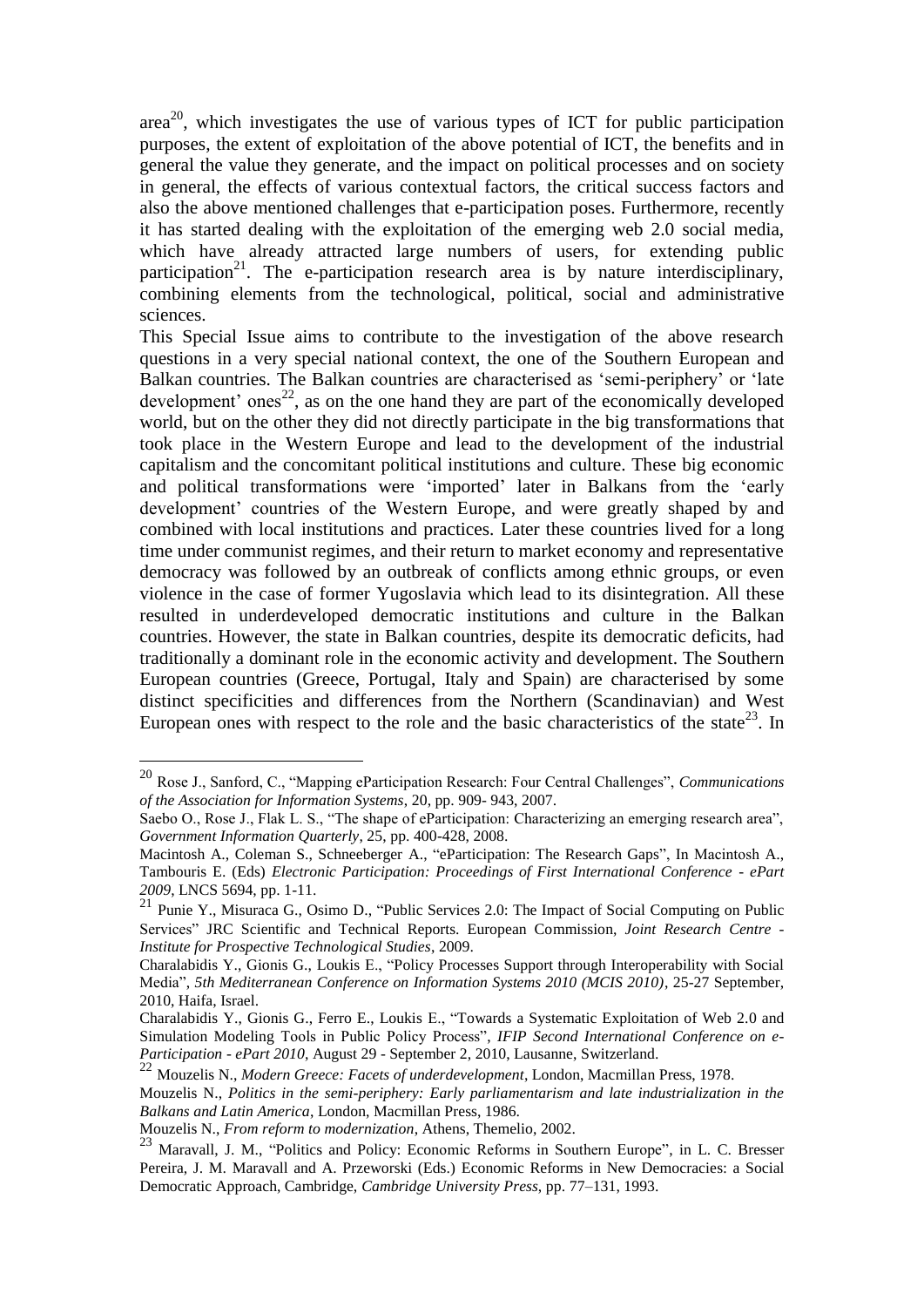Southern Europe the state has 'assisted' the development of capitalism to a much greater extent than in the Northern and Western Europe, resulting in the establishment of an ‗assisted capitalism' which is contrasted to the ‗competitive capitalism'. The role of the state in South Europe includes ownership of important corporations, protectionism and patronage of certain industrial sectors and social groups. As result many groups became accustomed to depending on the state for their wealth and power (e.g. businesses relying on state for loans and contracts, public sector employees relying on state for obtaining much better social insurance, health and pension schemes than private sector employees). At the same time all the above mentioned Southern European countries experienced dictatorship periods during the  $20<sup>th</sup>$  century, which undermined democratic institutions and culture. The above history has resulted in some distinct characteristics of the state as to its relation with society: political clientelism 'at the top' (extensive politicization of the higher civil service) and 'at the bottom' (parties offering to their voters jobs in the public sector), uneven distribution of public servants (as another form of clientelism 'at the bottom': some highly desirable public services offering very good employment terms were overstaffed, while some others, though critical for society but not much desirable, were understaffed), excessive legalism and formalism (overproduction of laws, decrees and regulations resulting in high inflexibility and at the same time informal arrangements) and lack of administrative elite (with the exception of the Spain).

It is therefore quite interesting to examine the interaction between the emerging eparticipation ideas and this special national context, and gain an understanding of how e-participation is shaped by this context and at the same time what impact it can have on this context. In this direction the Special Issue includes six papers, which describe and analyse pilot applications of these e-participation ideas in seven Southern European and Balkan countries (Spain, France, Italy, Serbia, Albania, Greece, Yugoslav Republic of Macedonia (FYROM)) using a variety of approaches (both qualitative and quantitative ones). The first paper titled ‗Using Advanced Information Technologies for Increasing Public Participation in the Greek Parliament' by Euripidis Loukis describes and evaluates a first attempt of the Greek Parliament to use two advanced ICTs, computer supported arguments visualization and structured eforum, for increasing the quantity and quality of public participation in the legislation formation process. From the quantitative and qualitative multi-perspective evaluation it has been concluded that using visualizations of the main parliamentary documents can make them more understandable by the citizens, contributing to a wider dissemination and discussion of them and promoting transparency and accountability. With respect to the use of structured e-forum it has been concluded that it can enhance the quality and focus of the e-consultations on legislation under formation, promoting interaction with the society and accessibility. However, the structure it imposes necessitates high mental effort from the participants, and this might make it less suitable for and usable by lower education groups of the society, limiting the above benefits to the higher education groups and contributing to an increase of the existing 'digital divide'.

The second paper titled 'Electronic Participation Pilots in the Western Balkans: Lessons from the Field' by Sotirios Koussouris, Yannis Charalabidis, Loukas Kipenis, Dimitrios Askounis and Odetta Stavri describes and evaluates a series of successful e-

Pagoulatos G. "Financial Interventionism and Liberalization in Southern Europe: State, Bankers, and the Politics of Disinflation", *Journal of Public Policy*, 23(2), pp. 171–99, 2003.

Sotiropoulos D. A., "Southern European Public Bureaucracies in Comparative Perspective", *West European Politics*, 27(3), pp. 405 — 422, 2004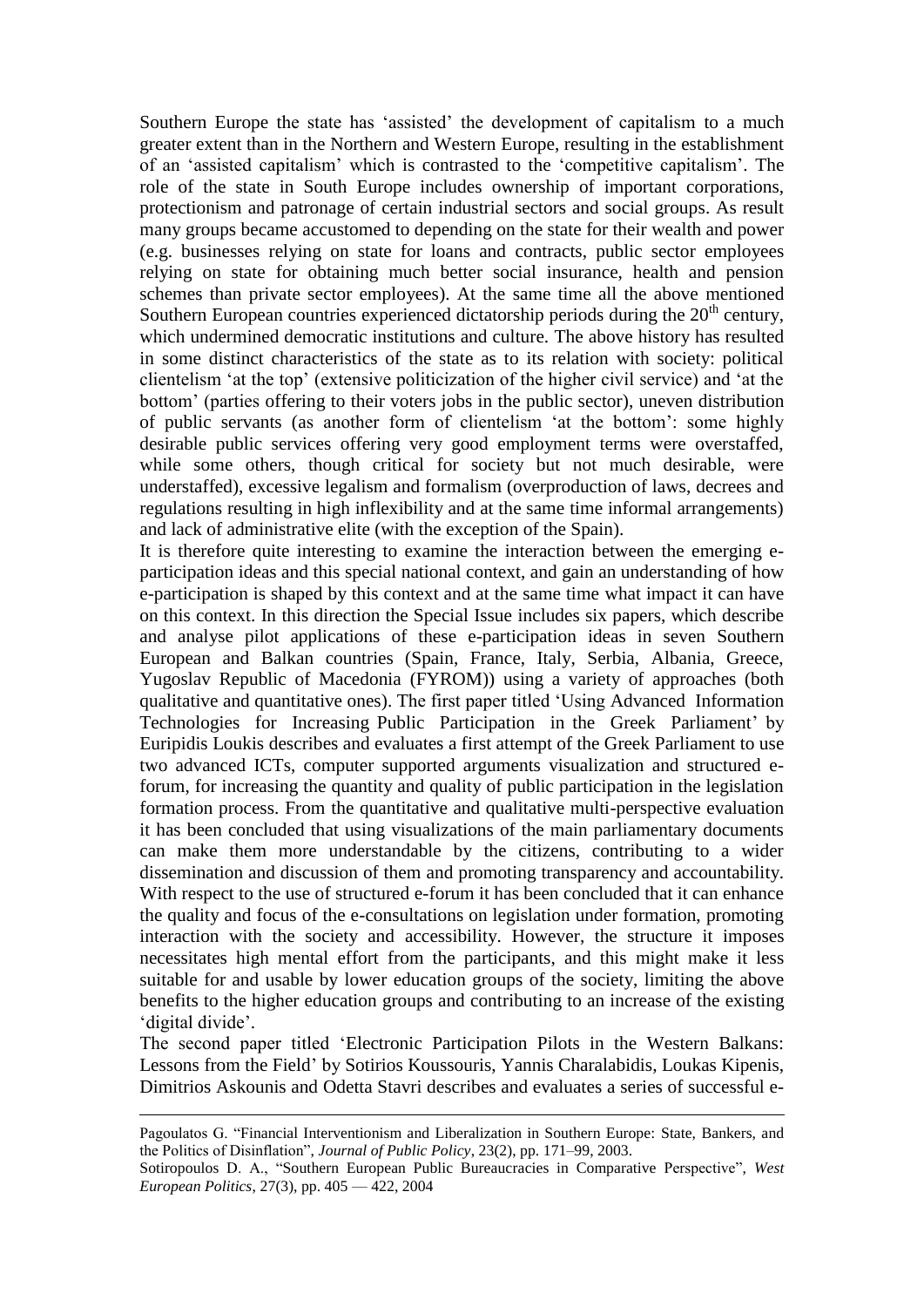participation pilots in the Western Balkans (Albania, FYROM and Serbia), an area with intensive national and international tensions and conflicts, and rather young and immature democratic institutions. The pilots are conducted using an Internet-based ICT platform which allows citizens to comment and discuss the news items as they appear in the News Agencies' web sites. The conclusions of the evaluation of the usability and political usefulness of this ICT platform were in general positive, and this advocates the potential of e-participation ICT in such special and highly difficult contexts (with tensions, lack of trust, immature democratic institutions, etc.). The participants felt that such e-participation systems might have a positive impact on the local political life, and contribute to highlighting and addressing certain political issues, and also to the improvement of cooperation between NGOs, governmental organizations, news agencies and parliaments, and in general to bridging the existing gaps between citizens and governments. However, the existing tensions between the above countries had a negative impact on the cross-country e-consultation attempts.

The third paper is titled ‗Using Participative GIS and e-Tools for Involving Citizens of Marmo Platano-Melandro Area in European Programming Activities' and has been authored by Beniamino Murgante, Lucia Tilio, Viviana Lanza and Francesco Scorza Marmo Platano–Melandro PIT (Territorial Integrated Projects). It presents and analyses an e-participation pilot using web 2.0 tools (such as blogs) and geographical information systems (GIS) in Marmo Platano–Melandro, Italy, aiming at the collaborative elaboration of a local development program. This Internet-based approach shows a high potential to provide effective means through which planners can fully engage with the communities they serve through a more informed and ‗bottom-up' planning process. However, the authors remark that such bottom-up participative local development planning processes are an exception in current practices, due to a lack of such a culture in most local governments, so too many resources are devoted to manage administrative procedures rather than to develop effective planning.

The fourth paper titled 'Constructing and implementing e-participation tools in the Emilia Romagna Region: assemblages and sense making' by Andrea Resca presents a study of an e-participation project led by the Emilia Romagna Region, Italy, in collaboration with other Italian public administrations. Initially the involved public administrations put in collaboration together already existing technological artefacts that each of them had developed previously and composed an ad hoc technological solution for supporting e-consultations, which was then used for two e-consultations on two controversial issues of the Municipality of Modena. This ‗assemblage' is examined from three perspectives: technical compatibility, functional compatibility and institutional compatibility, and the main problems/issues identified in the first two perspectives are discussed. The analysis of these two e-consultations shows that though the numbers of participants and postings was lower than the expectations (indicating that the use of ‗social brokers' for attracting more participants would be useful) the discussion was fruitful, new ideas emerged and inputs from participants led to interventions that were effectively put into practice; also hostile attitudes that existed gradually vanished.

The fifth paper is titled 'Learning from e-Participation initiatives of regional and local level authorities in Greece and Spain' and has been authored by Eleni Panopoulou, Efthimios Tambouris, Elena Sanchez-Nielsen, Maria Zotou and Konstantinos Tarabanis. It examines and compares the e-participation capabilities offered by the official websites of regional authorities of Greece and Spain, and also success stories of e-participation at the city level. It concludes that although e-participation is a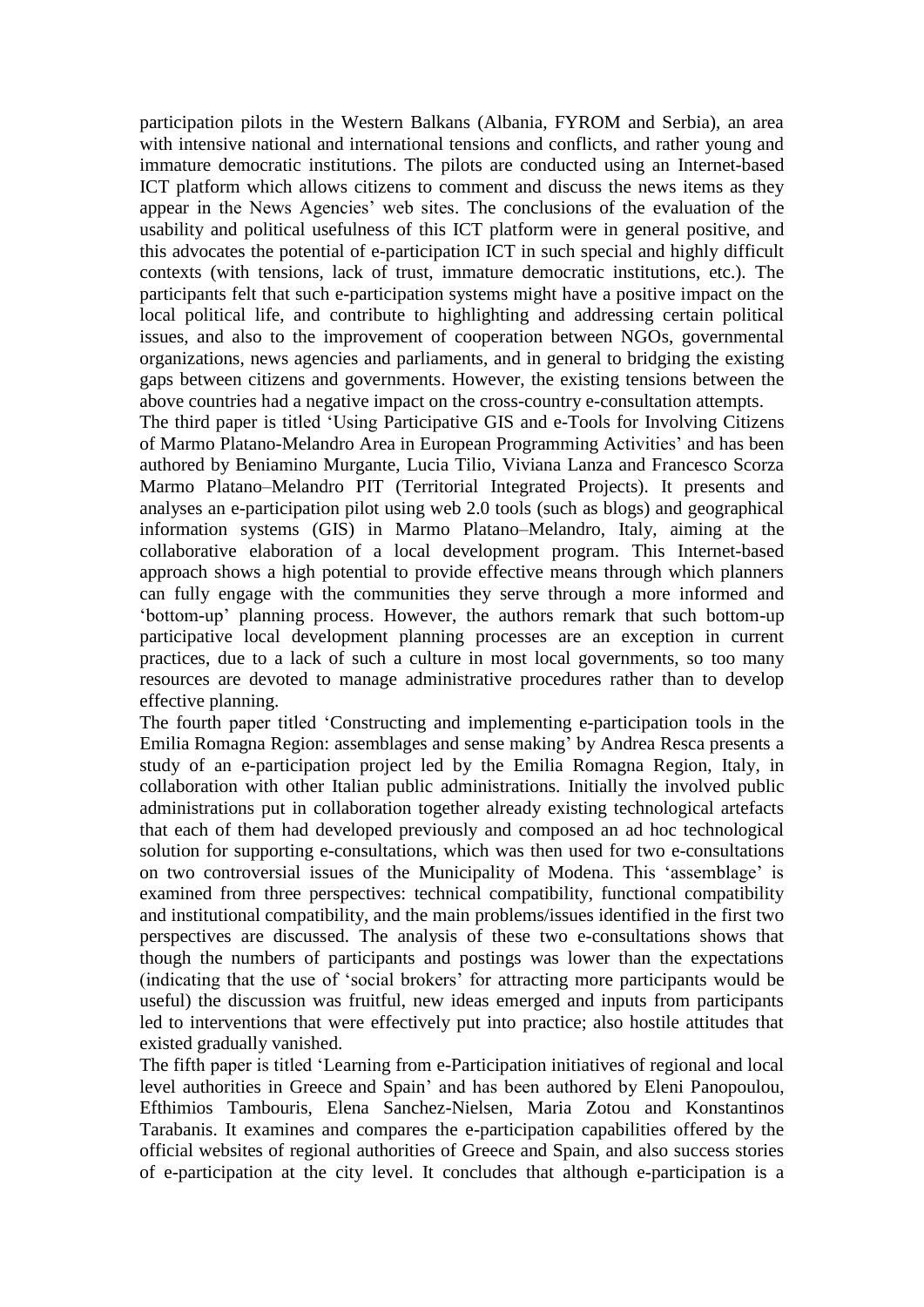political priority at the EU level, it is not yet adequately advanced in the regional and local authorities of these two countries. Spain scores good in electronic information provision and average in e-consultation, while Greece scores average in both; however, ICT-supported active participation measures are very low in both countries. The final paper is 'Participatory Policy Process Design: Lessons Learned from Three European Regions' by Clelia Colombo, Mateja Kunstelj, Francesco Molinari and Ljupčo Todorovski, and focuses on the organization of e-participation. It presents a participatory workflow model, providing useful guidance for connecting various regional off-line participation and e-participation sessions, and for integrating them in the policy-design process at the EU level. The paper assesses the benefits of implementing the proposed workflow in three South-European regions (Catalonia-Spain, Toscana-Italy and Poitou Charentes-France), presents the lessons learned and discusses its potential. It is concluded that ICT have a big potential for supporting citizen participation in public decision-making, although their effectiveness in participatory processes is highly related to the design and implementation of the whole project and the political will. Also, it is of critical importance to sustain coherence between the various offline participation processes (taking place in different locations and times) and the corresponding virtual debates on the same topic; an electronic debate platform could be used for this purpose, enabling us to maintain previous debates online, detect the main opinions, standpoints and arguments among participants and publicize documents of interest for the participatory process.

The papers of this Special Issue provide evidence that ICT, and especially the Internet, can be a very useful tool for increasing the quantity (more participating citizens) and the quality (better, more substantial and deliberative political discussions) of public participation in various government decisions and policies (such as legislation formulation, regional development planning, city regulations, etc.) in the national contexts of the Southern European and Balkan countries. These national contexts are characterised by a highly important and strong role of the state in the economic and social development on one hand, and at the same time deficiencies in its communication with and control by the society on the other, due to weaknesses of the democratic institutions and culture (more in the Balkan countries and less in the Southern European ones). The findings of the above papers, though they are based on pilot and small scale e-participation applications, indicate that ICT have the potential to contribute to closing this gap and increase the transparency of government and its interaction with society; the asynchronous and remote non face-to-face communication capabilities offered by modern ICT can enable a more calm, thoughtful and argumentative political dialogue even in very difficult situations characterised by lack of trust, negative feelings and hostility. However, this is not going to be an easy task, as there are many preconditions for this, such as appropriate ICT tools that can be used even by citizens of low education and ICT skills (while highly complex ones might finally result in increasing the 'digital divide'), overcoming cultural resistances from government employees (who are not accustomed to such intensive interaction with society) and using appropriate promotion and ‗social brokers' for attracting participants. Also, in some difficult cases with a lot of conflict among opposing social or/and ethnic groups it might be necessary initially to take some trust building actions, before starting even an electronic discussion among them. Finally, it should be emphasized that governments in this area are currently exploiting the potential of e-participation only to a limited extent (using ICT mainly for information provision, but less for consultation and much less for supporting more active forms of citizens' participation), so it is